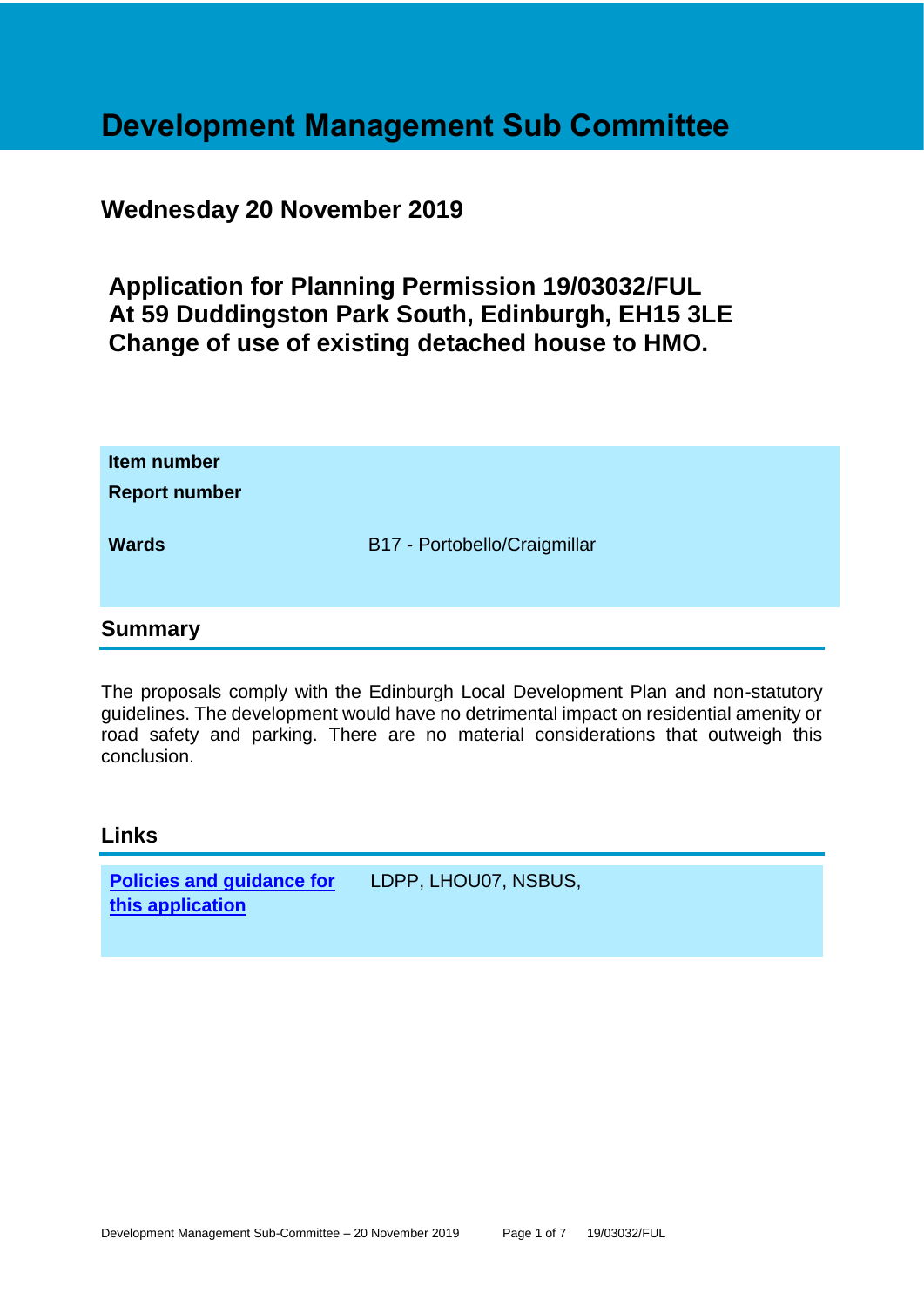# **Report**

## **Application for Planning Permission 19/03032/FUL At 59 Duddingston Park South, Edinburgh, EH15 3LE Change of use of existing detached house to HMO.**

#### **Recommendations**

**1.1** It is recommended that this application be Granted subject to the details below.

#### **Background**

#### **2.1 Site description**

The site is a two storey, detached dwellinghouse located on the west side of Duddingston Park South. The site is bounded by residential properties to the north, south and east. Across the road to the west is a coffee drive- through (sui generis use), a car park and a bowling and social club.

#### **2.2 Site History**

There is no relevant planning history for this site.

#### **Main report**

#### **3.1 Description of the Proposal**

Planning permission is sought for the change of use of a dwellinghouse to a house in multiple occupation (HMO).

#### **3.2 Determining Issues**

Section 25 of the Town and Country Planning (Scotland) Act 1997 states - Where, in making any determination under the planning Acts, regard is to be had to the development plan, the determination shall be made in accordance with the plan unless material considerations indicate otherwise.

Do the proposals comply with the development plan?

If the proposals do comply with the development plan, are there any compelling reasons for not approving them?

If the proposals do not comply with the development plan, are there any compelling reasons for approving them?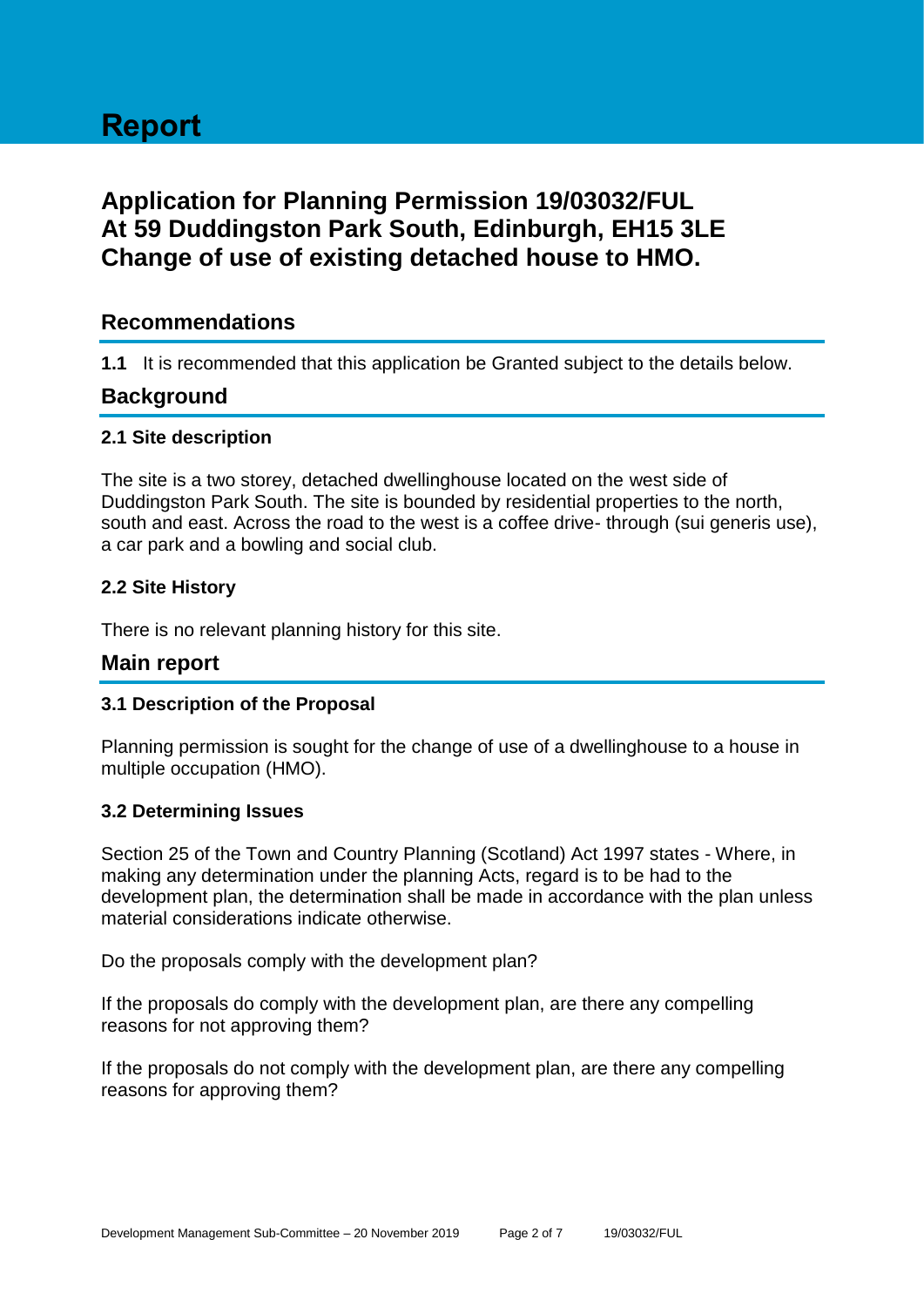#### **3.3 Assessment**

To address these determining issues, the Committee needs to consider whether:

- (a) the proposal is acceptable in principle;
- (b) the proposal impacts on the amenity of neighbouring residents;
- (c) representations raise issues to be addressed.

#### (a) **Principle of the development**

Policy Hou 7 of the adopted Edinburgh Local Development Plan (LDP) states that developments, including changes of use, which would have a materially detrimental effect on the living conditions of nearby residents, will not be permitted. Policy Hou 7 is the only policy relevant to an HMO use. It does not seek to restrict the number of HMO properties in an area and is solely concerned with protecting the living conditions of nearby residents. The policy is supplemented by the non-statutory Guidance for Businesses which clarifies that planning permission is only required for HMO use when more than five unrelated people live together. There is no specific guidance on when HMO use might be acceptable or not.

The site is located on a busy A road that links the city to the bypass. The property itself is located within an existing urban environment forming part of a transitional area between a mix of residential and commercial development, including the bowling and social club, to the west and that of wholly residential to the east. The use of the property as an HMO does not raise any concerns given its location on a busy road and the nature of the surrounding uses. As detailed below in section (b), HMOs require licences which would address noise, disturbance and anti-social behaviour.

The change to an HMO is acceptable in principle provided it does not have a detrimental effect on nearby residents (see below).

#### (b) **Amenity of nearby residents**

HMO use is essentially a form of residential use where occupants generally rent a room and share facilities for extended periods of time. The change of use does not raise any issues around increased activity which may have a detrimental effect on the living conditions of nearby residents.

Concerns have been raised regarding the intensification of HMO use within the building as a whole. LDP Policy Hou 7 seeks to preclude the introduction or intensification of non-residential uses incompatible with predominantly residential areas. However, given the area is essentially mixed use in nature and the scale of the property subject to the proposal, there is no basis to conclude that granting planning permission for this development would lead to an unacceptable diminution of residential amenity.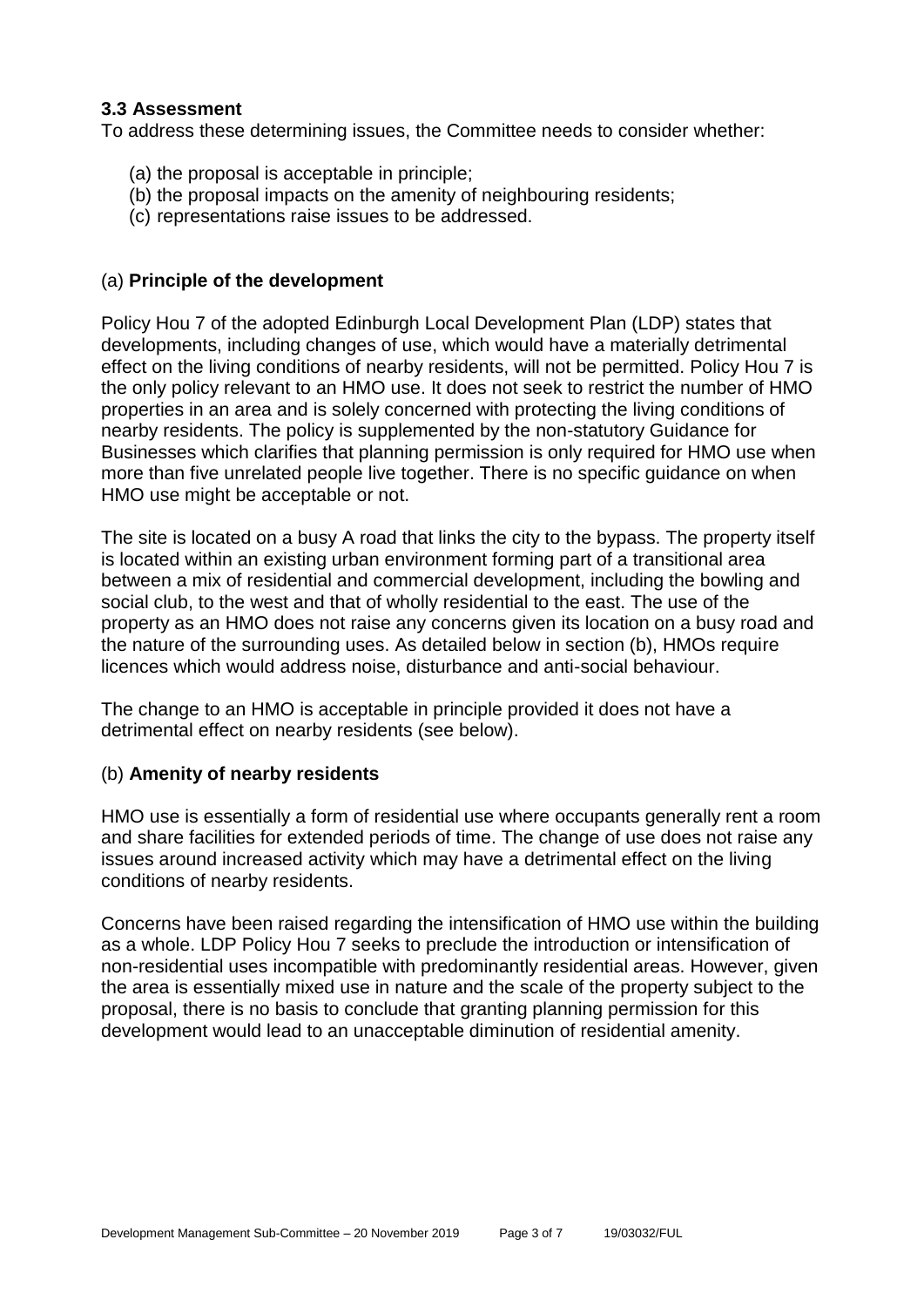The change of use of the property to a House in Multiple Occupation will require it to be licensed under the Civic Government (Scotland) Act 1982 (Licensing of Houses in Multiple Occupation) Order 2000 where controls exist to safeguard neighbouring residential amenity from instances of noise, disturbance and anti-social behaviour.

Considering the above, the proposed change to a house in multiple occupation will not result in any new material planning considerations which will have a detrimental effect on the living conditions of nearby residents and it therefore complies with LDP Policy Hou 7.

#### (c) **Public comments**

#### **Material Considerations**

- − Noise: This has been addressed in section 3.3 a) and b);
- − Privacy: No new buildings are proposed so the proposal raises no issues with regards to privacy;
- − Car parking: The parking provided exceeds the Council's Parking Standard.

#### **Non material Considerations**

− Location of a bus stop outside the property.

#### **Conclusion**

The proposals comply with the Edinburgh Local Development Plan and non-statutory guidelines. The development would have no detrimental impact on residential amenity or road safety and parking. There are no material considerations that outweigh this conclusion.

It is recommended that this application be Granted subject to the details below.

#### **3.4 Conditions/reasons/informatives**

#### **Informatives**

It should be noted that:

1. The development hereby permitted shall be commenced no later than the expiration of three years from the date of this consent.

2. No development shall take place on the site until a 'Notice of Initiation of Development' has been submitted to the Council stating the intended date on which the development is to commence. Failure to do so constitutes a breach of planning control, under Section 123(1) of the Town and Country Planning (Scotland) Act 1997.

3. As soon as practicable upon the completion of the development of the site, as authorised in the associated grant of permission, a 'Notice of Completion of Development' must be given, in writing to the Council.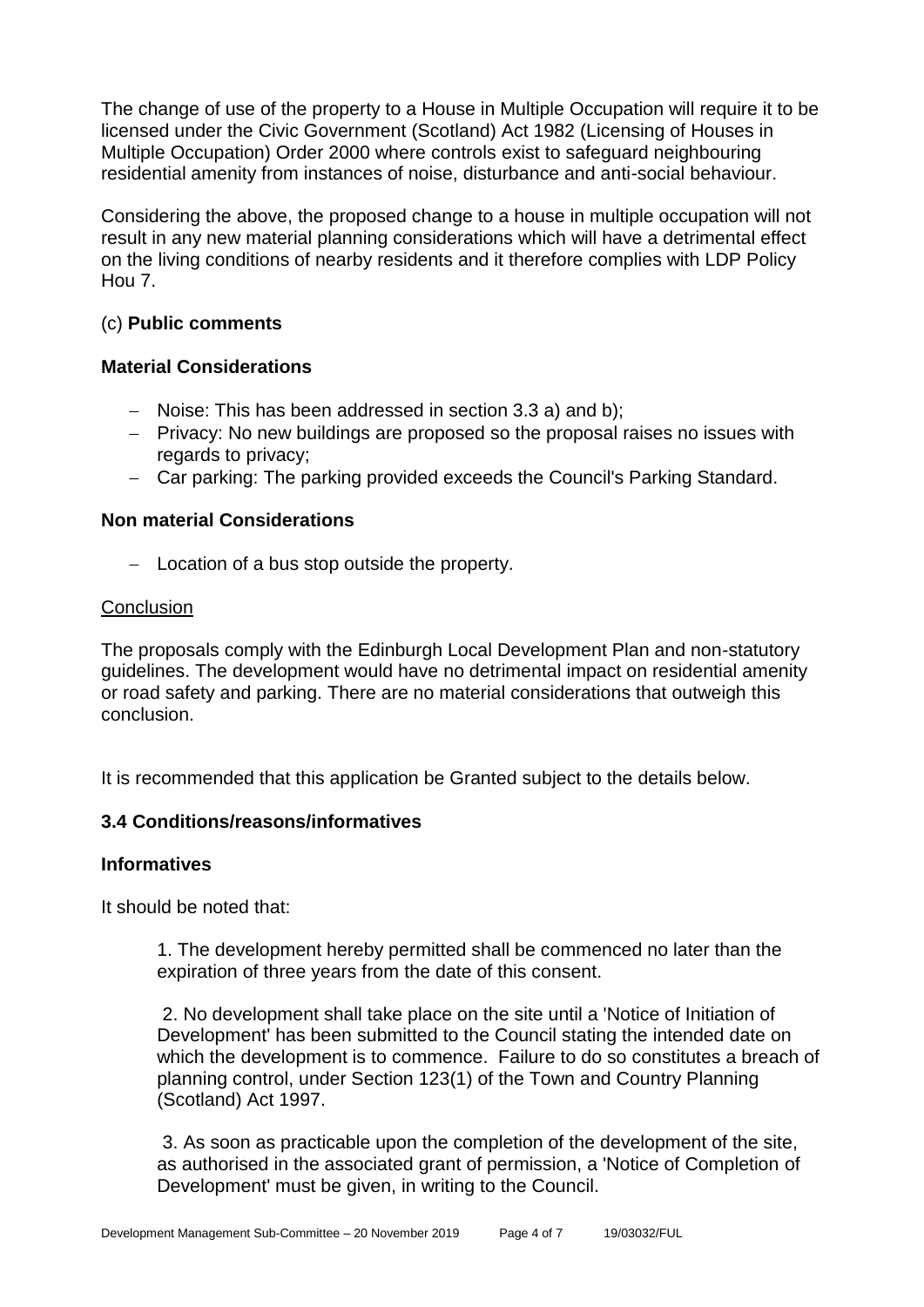## **Financial impact**

#### **4.1 The financial impact has been assessed as follows:**

There are no financial implications to the Council.

### **Risk, Policy, compliance and governance impact**

**5.1** Provided planning applications are determined in accordance with statutory legislation, the level of risk is low.

#### **Equalities impact**

#### **6.1 The equalities impact has been assessed as follows:**

The application has been assessed and has no impact in terms of equalities or human rights.

#### **Sustainability impact**

#### **7.1 The sustainability impact has been assessed as follows:**

This application is not subject to the sustainability requirements of the Edinburgh Design Guidance.

#### **Consultation and engagement**

#### **8.1 Pre-Application Process**

There is no pre-application process history.

#### **8.2 Publicity summary of representations and Community Council comments**

Following statutory neighbour notification on 4 July 2019, one petition containing 8 signatures was received.

#### **Background reading/external references**

- To view details of the application, go to
- [Planning and Building Standards online services](https://citydev-portal.edinburgh.gov.uk/idoxpa-web/search.do?action=simple&searchType=Application)
- Planning quidelines
- [Conservation Area Character Appraisals](http://www.edinburgh.gov.uk/characterappraisals)
- **[Edinburgh Local Development Plan](http://www.edinburgh.gov.uk/localdevelopmentplan)**
- **[Scottish Planning Policy](http://www.scotland.gov.uk/Topics/Built-Environment/planning/Policy)**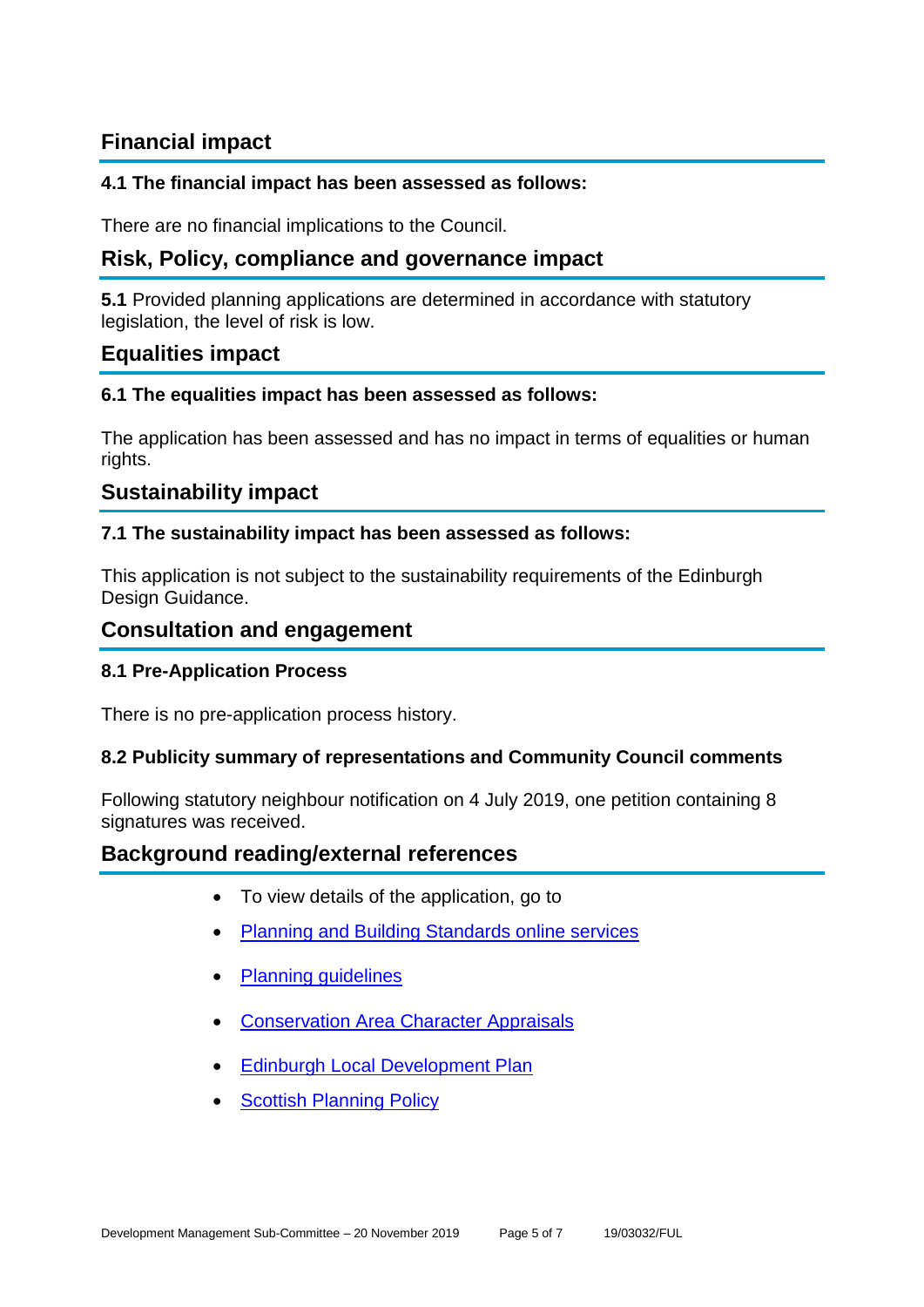| <b>Statutory Development</b><br><b>Plan Provision</b> | The site is located within the Urban Area as defined by<br>the Local Development Plan. |
|-------------------------------------------------------|----------------------------------------------------------------------------------------|
| Date registered                                       | 25 June 2019                                                                           |
| <b>Drawing numbers/Scheme</b>                         | 01,                                                                                    |
|                                                       |                                                                                        |

**David R. Leslie** Chief Planning Officer PLACE The City of Edinburgh Council

Contact: Murray Couston, Planning Officer E-mail:murray.couston@edinburgh.gov.uk Tel:0131 529 3594

#### **Links - Policies**

#### **Relevant Policies:**

#### **Relevant policies of the Local Development Plan.**

LDP Policy Hou 7 (Inappropriate Uses in Residential Areas) establishes a presumption against development which would have an unacceptable effect on the living conditions of nearby residents.

**Non-statutory guidelines** 'GUIDANCE FOR BUSINESSES' provides guidance for proposals likely to be made on behalf of businesses. It includes food and drink uses, conversion to residential use, changing housing to commercial uses, altering shopfronts and signage and advertisements.